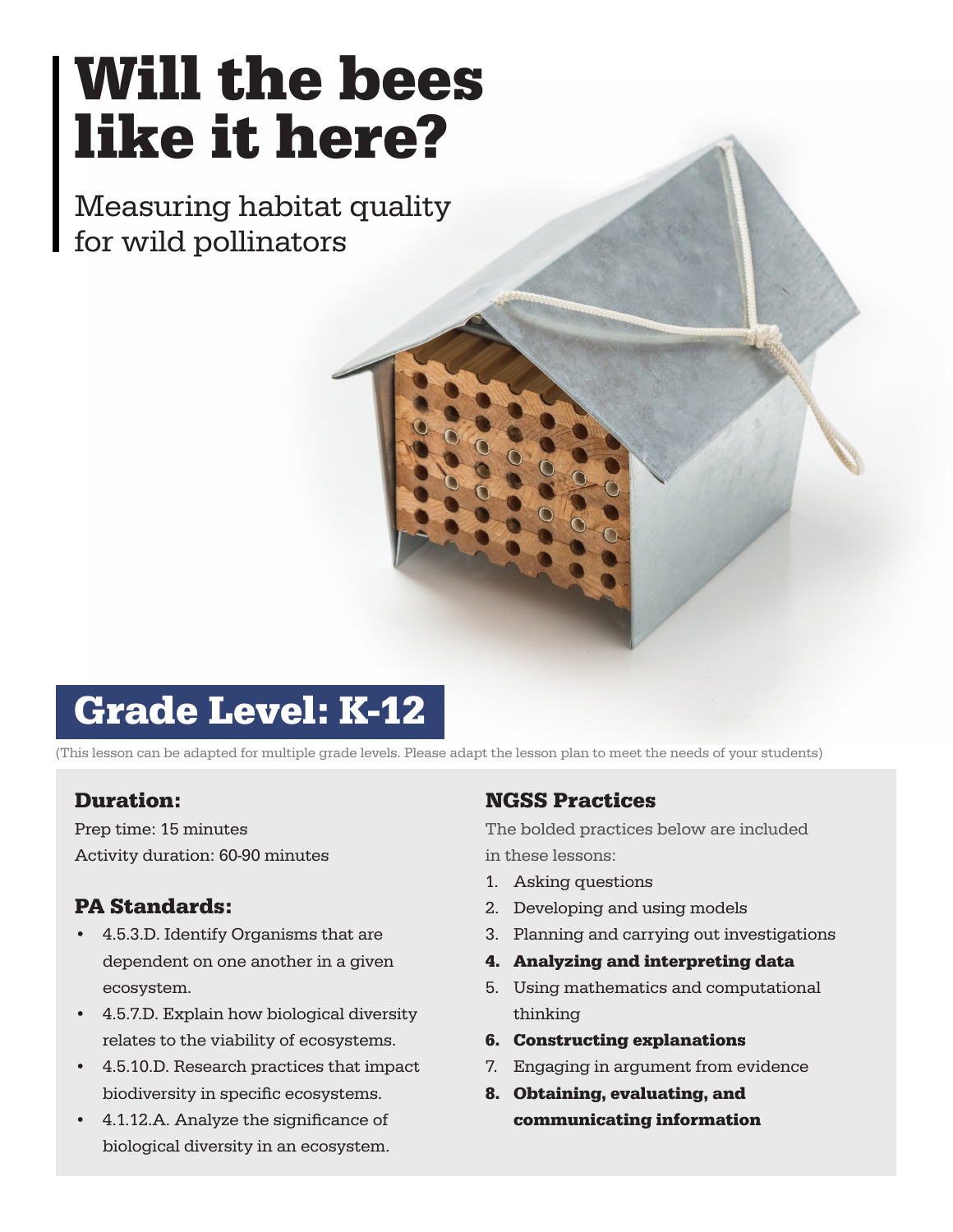# **OBJECTIVES**

Students will be able to evaluate two habitats for nesting and floral resources for wild bees and compare their evaluations to observed pollinator activity.

Students will be able to hypothesize habitat quality based upon the number of pollinators and pollinator diversity.

Students will be able to make observations and accurately record data.

Students will be able to summarize results of investigation and communicate this information to peers

Students will be able to synthesize infomation from all teams to explain observed patterns.

## MATERIALS

4 potted flowering plants

Clipboards

Pollinator observation datasheet

Habitat assessment datasheet

Laptop and projector

# BACKGROUND

Wild bees are crucial for plant reproduction in natural and agricultural systems, and even in the presence of honey bees (*Apis mellifera L.*), wild bees visit many crops in high numbers and increase fruit set (Garibaldi et al. 2013). Seventy eight percent of temperate plant species and 94% of tropical plant species require insect pollination for reproductive success and persistence (Ollerton, Winfree, and Tarrant 2011). Pollinator conservation is crucial for biodiversity conservation as pollinators represent several extremely diverse taxa and have a vital co-evolved role in supporting and selecting for diverse plant communities.

The first step to conserving wild bees in a specific location is documenting the floral and nesting resources already present. Diverse plant communities with varying bloom phenology provide wild bees with nectar and pollen throughout their flight season. Practices to add resources, like planting wildflowers, are more effective when the diversity or timing of resources they provide contrasts existing plant communities (Scheper et al. 2015, 2013). Similarly, artificial nesting sites (bee boxes/hotels) may be poorly colonized in habitats that already have ample natural nesting material.

In this lesson, students will evaluate two habitats for nesting and floral resources for wild bees and compare their evaluations to observed pollinator activity.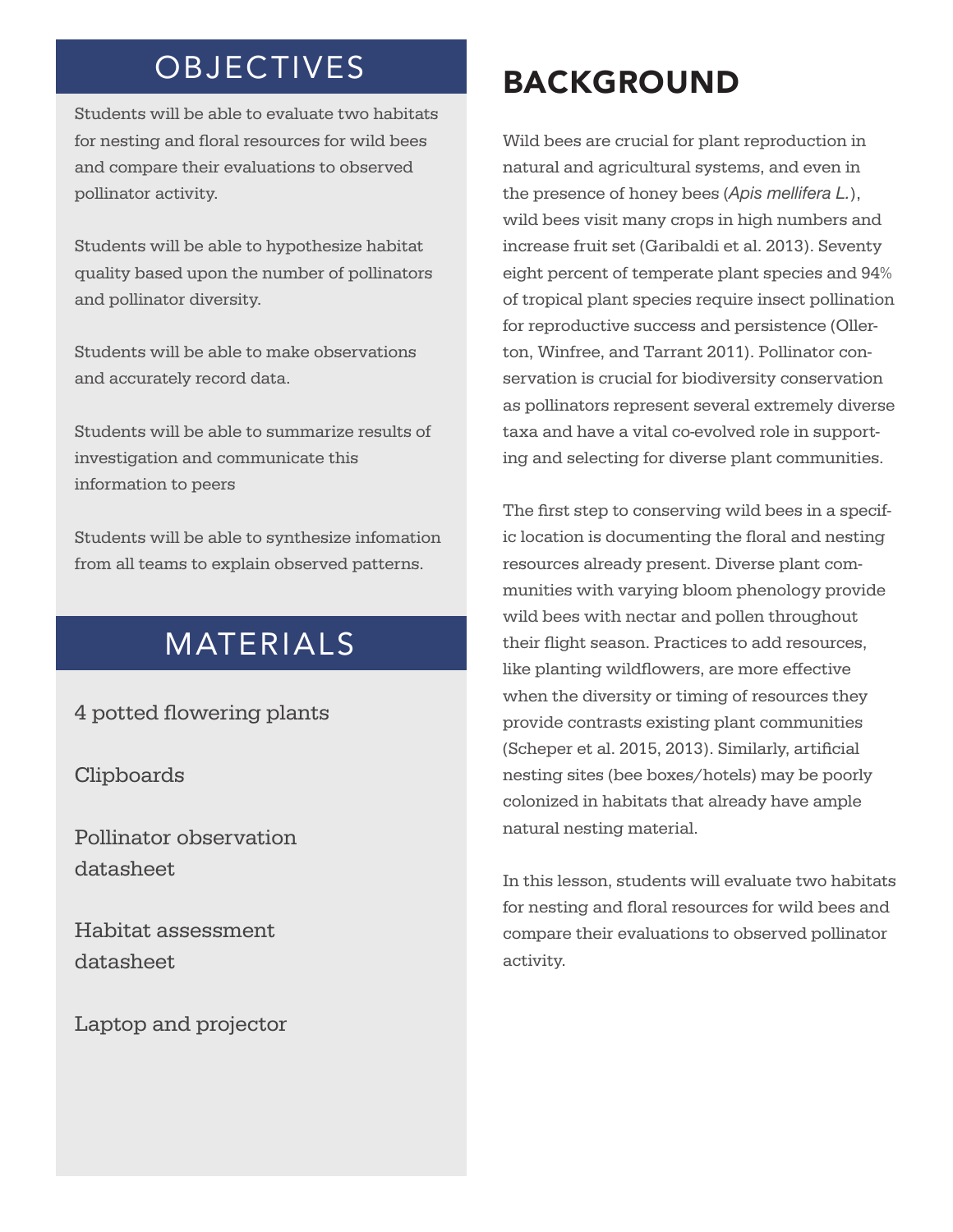# PROCEDURES

### *Before class*

- 1. Select two habitats for evaluation (for example, pollinator garden and edge of woods next to school)
- 2. Place two potted plants in each habitat, 5-10m apart from each other. Try to choose similar locations within the habitat (similar number and type of plants around your potted plant)

**Modification:** This activity could be simplified by observing bees on any flowering plants present in each habitat rather than a specific potted plant. The main disadvantage of observing existing plants is that the number of bee visits per observation period is not directly comparable between habitats because the observed flowers are different. The number of visits could vary in response to specific plant traits like flower size, color, pollen and nectar quality making it a biased indicator of habitat quality. To overcome this limitation, student observations and discussion could focus on the diversity of pollinators observed in each habitat.

### *During class*

- 1. Using discussion with the class, form hypotheses about the quality of each habitat for pollinators.
	- Which habitat do you think will have the most pollinators? Highest diversity of different types of pollinators?
- 2. Split class into 6 teams.
- 3. Assign 4 teams to perform pollinator observations (one for each plant) and two teams to do the habitat quality survey.
- 4. Pollinator observation procedure- Watch your potted plant for 5 minutes and count any pollinators that visit it. Make a tick mark on the pollinator observation sheet for each visitor to your plant on the appropriate line. Count the number of insects, not the number of visits (aka one bumblebee visiting 3 flowers still counts as 1 visitor). Stand at least 0.5m away from the plant so you don't scare away visitors.
- 5. Habitat assessment procedure- Fill out the habitat assessment survey (attached) for each habitat type considering the area immediately surrounding your potted plants (about ~50m or extent of habitat patch)
- 6. Reassemble the teams. Assign each team 2 questions to discuss and report back to the class
	- Pollinator observation possible questions-
		- 1. Which type of pollinator was your most common visitor?
		- 2. What does this insect collect while visiting your flower?
		- 3. Did you notice that pollinators were visiting multiple flowers on your plant?
		- 4. Why (or why not) would an insect visit multiple flowers on the same plant?
		- 5. Do pollinators that make visit multiple flowers benefit the plant?
	- Possible habitat assessment questions-
		- 1. Which pollinator resources (flowers, nest sites, water) are present in your habitat?